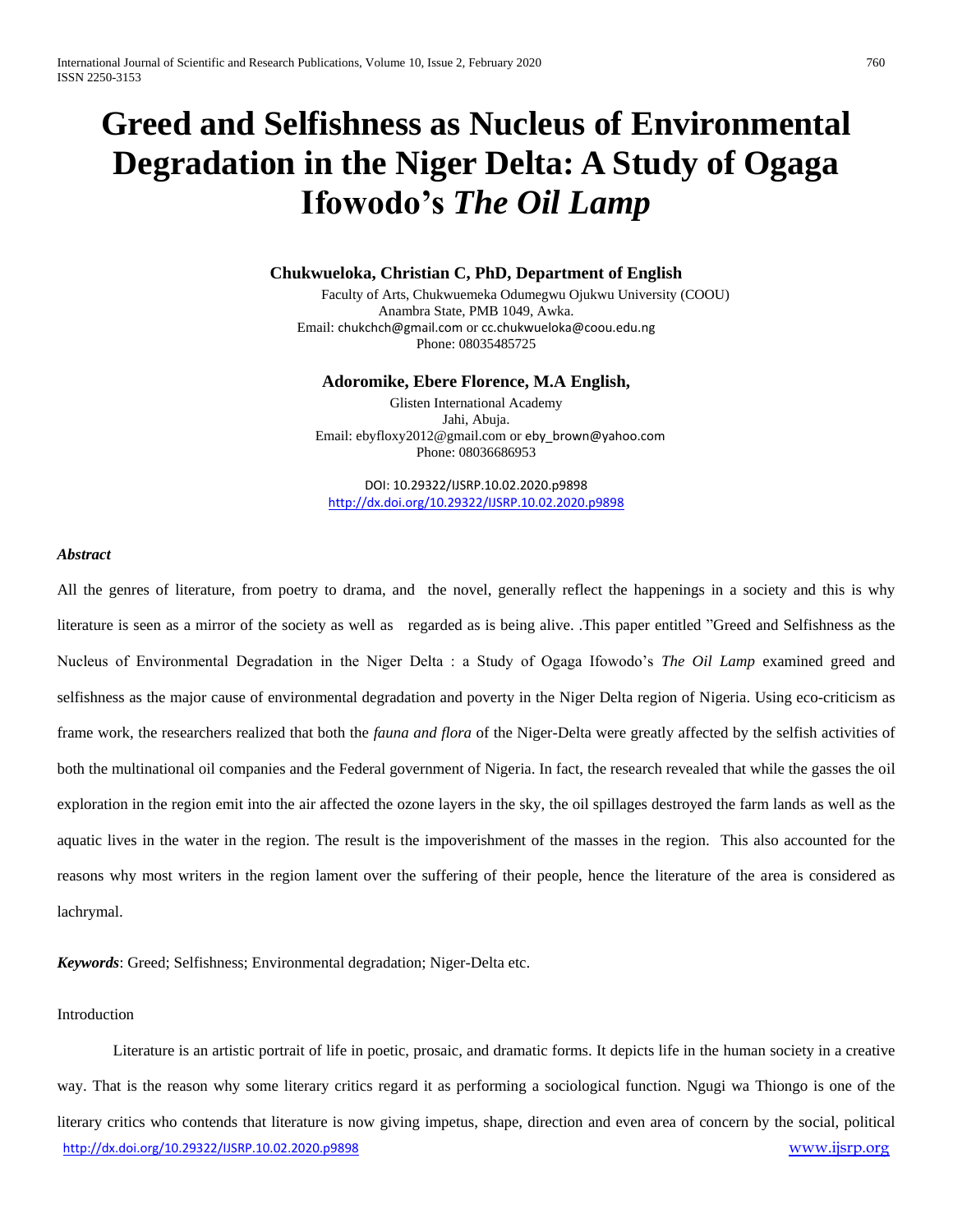and economic forces in a particular society. This means that literature is a product of the society and based on this premise should depict life in the human society. These critics lay more emphasis on the social situations without considering the fact that the social environment will not exist if there are no physical environment. In other words, the physical environment is as important as the social environment and should equally be the focus of literary works. Ifejirika Echezona, in *Introduction to Literary Theory, Criticism and Practice*, contends that:

> If man's physical environment consummated in the ecosystem is so important to man, there should be a way to reflect that in men's critical works, his profound recognition and appreciation of the immense significance of his environment to him. This could be done through literary works that discuss the value of the ecosystem outside of biological sciences. Literary artists should therefore employ their works in the genre of prose, poetry and drama to raise alarm over man's unwholesome activities on the environment or the ecosystem (52-53).

The focus of this paper is on the Niger Delta region of Nigeria as reflected in the poetry of Ogaga Ifowodo in particular. Onukaogu and Onyerionwu (2011), quoting Senayon note:

> It is universally acknowledged that the Niger Delta region accounts for over ninety-five percent of the Nigerian Economy. It is equally an open secret that the Niger Delta region is the least developed area of Nigeria as the oil wealth from the area is carted away by the ruling cabal [s]...to develop their own region (51)

This, as a matter of fact, accounts for the 'lachrymal' (Nwahunanya, 37) nature of the literature of the Niger Delta. The literary writers from the Niger Delta write with pain, sorrow (a kind of consistent weeping within, as a result of marginalization and neglect) etc.. According to Nwahunanya(2011),

> Niger Delta has provided a veritable practising arena for these revolutionary inclined writers. They have recommended the dialectics of force as the supreme panacea to the problem of the Niger Deltans, for whom other strategies, including protracted lamentation, have failed (55).

It is in the light of this understanding of the situation of the Niger Delta that the discussions in this paper will be best understood.

The frame work on which the discussions here will be anchored is eco-criticism. Eco-criticism is the study of [literature](https://en.wikipedia.org/wiki/Literature) and the [environment](https://en.wikipedia.org/wiki/Environment_(biophysical)) from an [interdisciplinary](https://en.wikipedia.org/wiki/Interdisciplinary) point of view where literary scholars analyze texts that illustrate environmental concerns and examine the various ways literature treats the subject of [nature.](https://en.wikipedia.org/wiki/Nature) Some eco-critics brainstorm possible solutions for the correction of the contemporary environmental situation, though not all eco-critics agree on the purpose, methodology, or scope of eco-criticism. Eco-criticism "attempts to delineate the relationship between literature and the natural environment" (Cuddon 214).. Eco-critics and theorists ask a lot of questions like: How is nature represented in this planet? What role does the physical setting play in the plot of this novel? Are the values expressed in this work consistent with ecological wisdom? How do our metaphors of the land influence the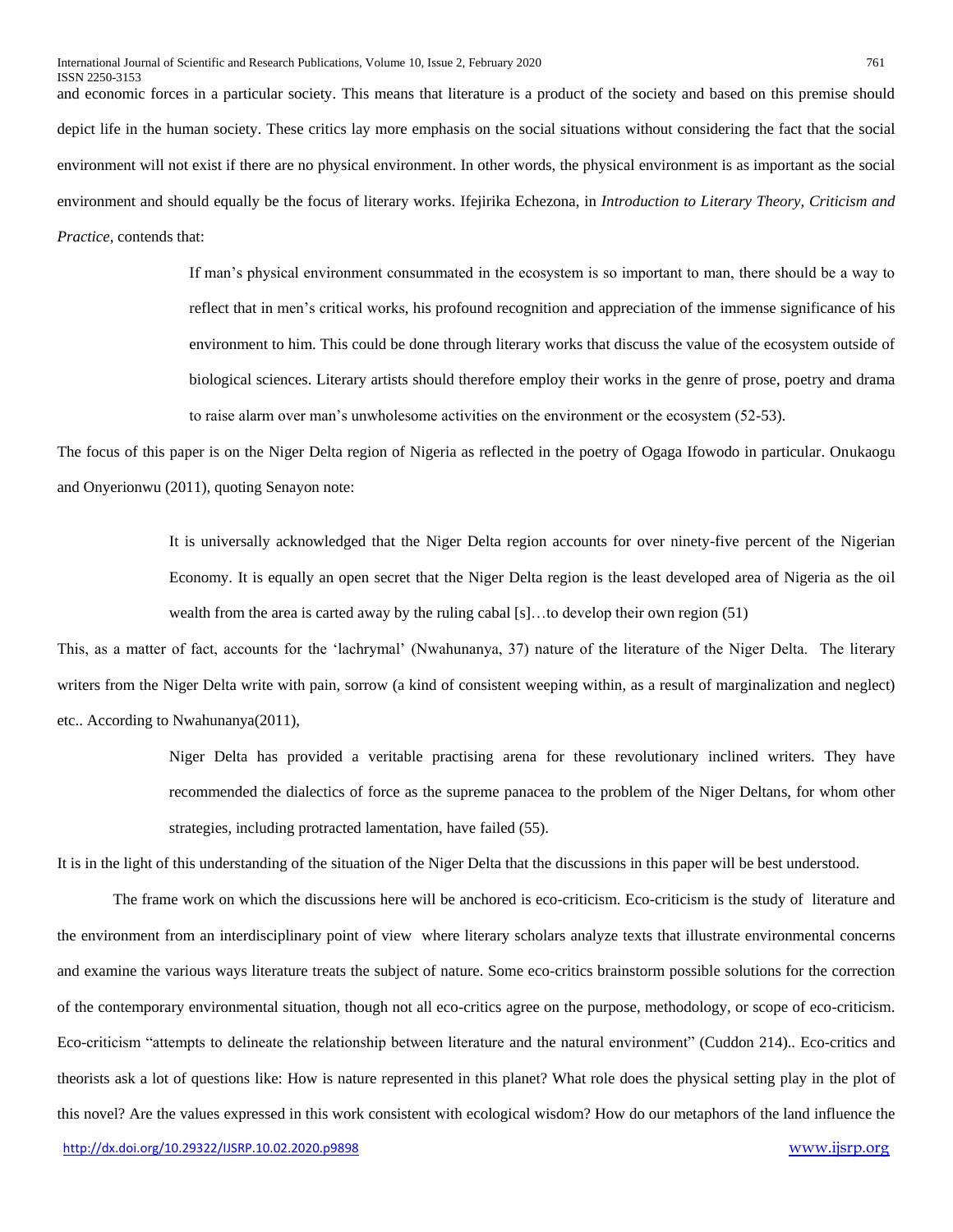way we treat it? How can we characterize nature writing as a genre? In addition to race, class, and gender, should the environment become a new critical category? Do men write about nature differently than women do? In what ways has literacy itself affected humankind's relationship with the natural world? How has the concept of wilderness changed over time? In what ways and to what effect is the environmental crisis seeping through the pores of contemporary literature and popular culture? What view of nature informs U.S. government reports, and what rhetoric enforces this view? What bearing might the science of ecology have on literary studies? How is science itself open to literary analysis? What cross-fertilization is possible between literary studies and environmental discourse in related disciplines such as history, philosophy, psychology, art history, and ethics? In all these seeming insights into the nature of man and his existence, literature plays a landmark role.

Greed and Selfishness as Nucleus of Environmental Degradation in the Niger Delta: a Study of Ogaga Ifowodo's *The Oil Lamp*

The discovery of oil in the Niger Delta region of Nigeria has, paradoxically, brought fortune and misfortune to its people. Communities in the Niger Delta region of Nigeria have been on the frontline of the negative impact of oil exploration activities. The non-abatement of the degradation of the land, air and water resources of this region has collectively become a vibrant metaphor for Nigerian poets to criticize and proffer solutions to. This provides the justification for the use of Eco-criticism as a tool of analysis in this paper. This paper discusses greed and selfishness as the nucleus of environmental degradation in the Niger Delta and in doing so, attention is paid to Ogaga Ifowodo's collection of poetry - *The Oil Lamp.* In the collection, attention will be paid to the following individual poems: 'A Waterscape', 'Jesse', 'Odi', and 'Pipes of War'.

In *The Oil Lamp*, Ifowodo borrows from the Nigerian history and literarilly retells the stories of what occurred in Jese, Odi and Ogoni lands of the Niger-Delta. These three towns witnessed some of the worst devastating effects of oil exploration in recent times. Jese is the scene of an inferno resulting from scooping oil from burst oil-pipes. Odi was reportedly decimated by soldiers sent to the community to restore peace so that oil exploration activities could continue unhindered. Ogoni, as the home town of Ken Saro-Wiwa, is perceived and treated by the government then in power as culpable because of the activities of Saro-Wiwa and the some other Ogonis.. Apart from the first three sections which take their titles from these three towns, the other three sections in the collection contain poems that stress these themes. They are 'The Pipes War', 'Cesspit of the Niger Area' and 'The Agonist' which is dedicated to the late Saro Wiwa and the other eight men killed along with him.

Ifowodo's style in the collection is narrative. However, his use of personification, similes, alliteration, onomatopoeia, pun, irony, satire, word formations especially from the dialect of the people of the region and from other registers, give the collection its poetic quality. Added to this is the poet's use of stanzas made up of triplets and run-on lines. Ifowodo's imaginative treatment of these events shows that these occurrences negatively affect the people and the environment and consequently have implications on climate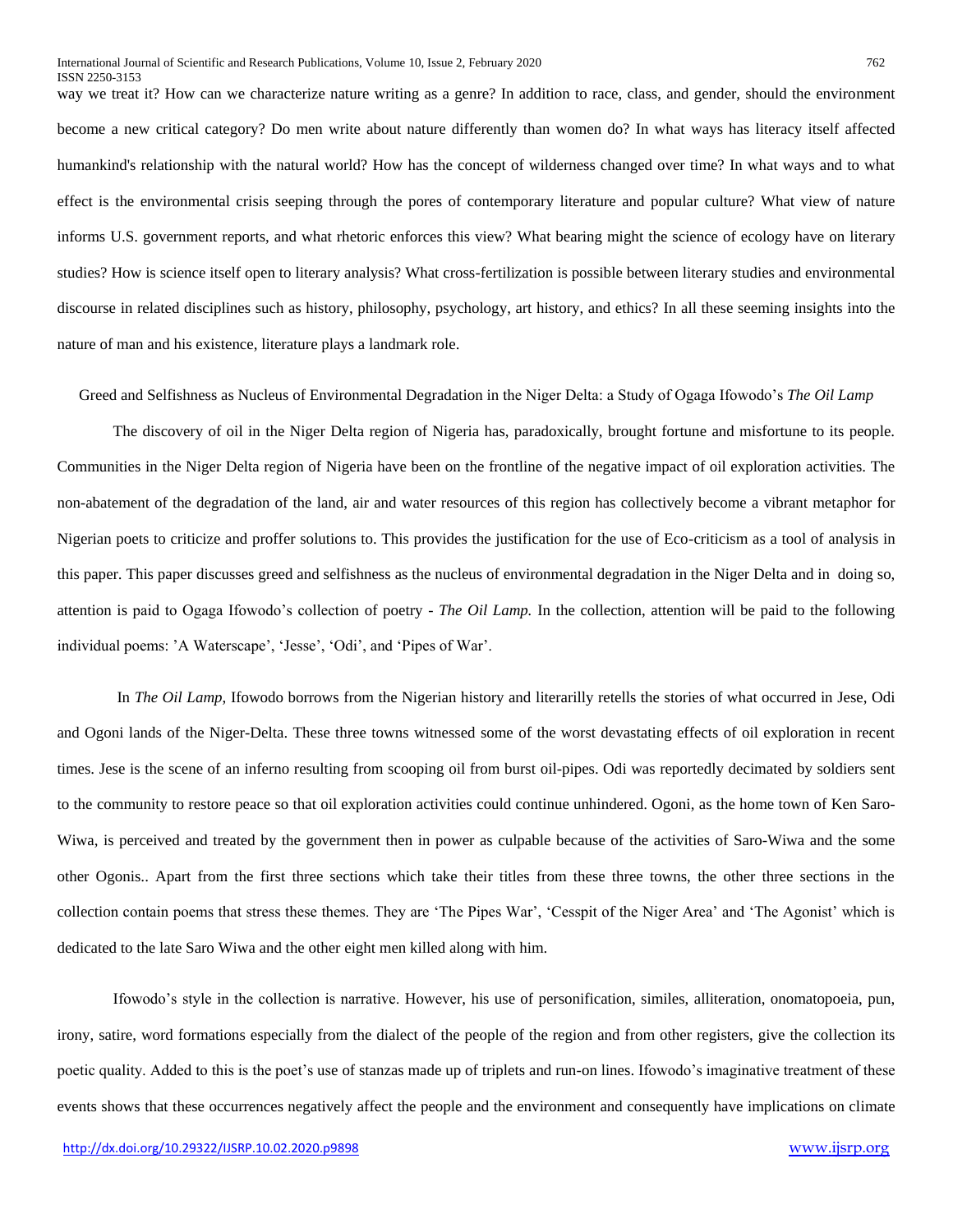change. The most significant effect of the occurrences in these three towns which Ifowodo foregrounds in the collection is fire. In the collection, the fires result directly and indirectly from the oil exploration activities in the region. One of the consequences of fires is re-composition of the matter burnt into gas resulting to the emission of gases into the atmosphere. This is one of the major causes of the green house effect which depletes the ozone layer, resulting in global warming - a major cause of climate change.

Ogaga Ifowodo's *The Oil Lamp* is divided into two parts: *A Waterscape* and *the Agonist.* The work explores the theme of greed and selfishness as the nucleus of environmental degradation. *A Waterscape* paints a beautiful picture of the Niger Delta before the influx of Oil Companies which led to exploitation and degradation of the environment by the multinationals. An atmosphere of peace and serenity pervaded the entire landscape. This is the exact picture of the Niger Delta at the very beginning.

The next stanza heralds the advent of the oil firms that led to unabated pollution of the Niger Delta, even to this moment.. The persona therefore laments as he coins these poetic lines: "blacker than pear, deeper than soot,/ massive ink-well, silent and mute:/ water, black water". The picture here is antithetical to the picture in the first stanza. The liveliness gives way to gloom. The water is not only silent, but black as a result of pollution. The persona who seems to be from the Niger Delta recounts, in the third stanza, the nature of the Niger Delta Rivers before the pollution.

Floating hats of lilies, yellow plume,

Plankton and shrimp, egg-and –fish in bloom:

Lakes, ancestral lakes.

Rich mud of eels, water-holes of crab

Sink-place for fisher of dig-and-grab:

Bog, mudskippers' bog (*xi*).

The water teems with diverse flora and fauna; however, there is a shift in time in the last stanza as the persona becomes melancholic because 'in the mangrove waters, where tides / free the creeks of weeds, fishermen glide/ home to the first meal"*.* This last line paints a deplorable picture of life in the Niger Delta. The inhabitants, who are mostly fishermen, labour to even have a square meal from the water which is supposed to teem with lots of aquatic fauna and flora. The monotonous effects of words such as *'glide', 'home', 'first' and 'meal*' accentuate the melancholy that pervades the locality as a result of environmental pollution and degradation brought about by greed and selfishness of the oil firms.

In 'Jese', the persona discusses the theme of greed as evident in the lives of the political leaders. These leaders amass so much wealth, so much, more than what they actually need to live in comfort and affluence at the detriment of the masses. The quest for accumulation of wealth has blindfolded these leaders and they cannot live up to the promises they made to the people. The poet uses the minister as a microscopic representation of the kind of leaders we have amongst us. The persona decries government failed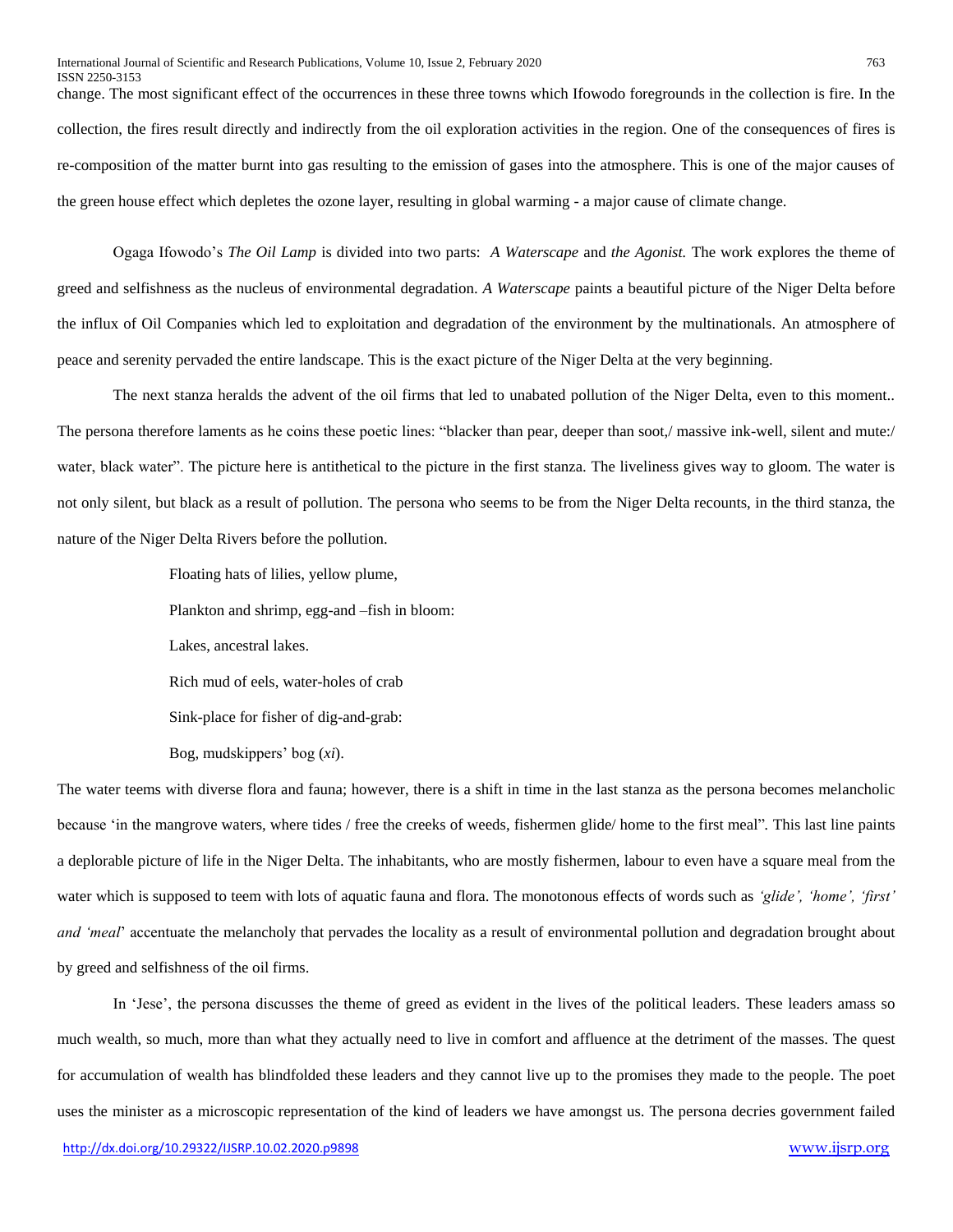promises of easing the sufferings of the people by providing them with electricity. This is portrayed in the following lines: "promises made by a hard-hated/ minister at the tape-cutting for the first/ well withered with the drilling tree." The *well* being referred to is an oil well of the oil firms. There is constant electricity at the oil facility. The "*'*lighted stockades" which was not far away kept the villagers hope of having electricity, one day, alive.

The persona looks at the effects of the greed and selfishness of the oil firms to the masses. They fuel up poverty which causes more degradation of their environment. The people of Jese, initially, are conscious of the need to protect the environment. This consciousness is so deep in their psyche that even after fourteen months of severe fuel crunch, they preferred to:

…cook cobwebs in cold corners/ dreading the spirits

Dreading the spirits that live in the trees…

they would not break green twigs to make a meal

till the fuel crunch compelled choice between

tree and human, today and tomorrow (3)

Poverty, suffering and the need to survive pushed the inhabitants of Jesse into destruction of their environment. They fell trees in order to get firewood to cook their food and by so doing, "the forest quavered as trunk after trunk snapped/ and a nameless rage waged green-fingered/ branches in the air as they fell to the hungry axe."(3 )

The persona's anger is not directed to the inhabitants of the Niger Delta for the destruction of the environment. His anger, undoubtedly, is directed to those whose unwholesome activities fuelled up the embers of poverty and hunger that forces the traumatized people to destroy the environment.

The desperation of the inhabitants of Jesse for survival makes them cook with wet logs which make cooking cumbersome and further pollutes the already polluted environment with smoke. They are unable to light their lanterns as a result of the fuel crunch; they rather "turned to candles till their need made wax gold / forcing them to roost earlier than hens." (*pg. 3*)

However, after forty years of being powered by a plant, "till the tree drilled its last barrel/ the electric Cyclops blinked/ moved to another well in another place" the heap of crusted metal at the abandoned site became a reminder of the failed promises. The oil drilling firms as well as the government who are also stakeholders in the oil firm are only interested in making money from oil and do not bother to replace old oil pipes which become "corroded and cracked by the heat of their burden." This results in an oil spillage which is discovered by "four boys chasing rodents for the day's meal while their mates in cities where the pipes end/ learnt their letters in songs and rhymes." (5)

The persona also projects the greed on the side of the masses who in turns repeatedly continued to fetch petrol from the broken or vandalized pipeline. Greed would not let the villagers in Jesse see the danger in what they are doing and the calamity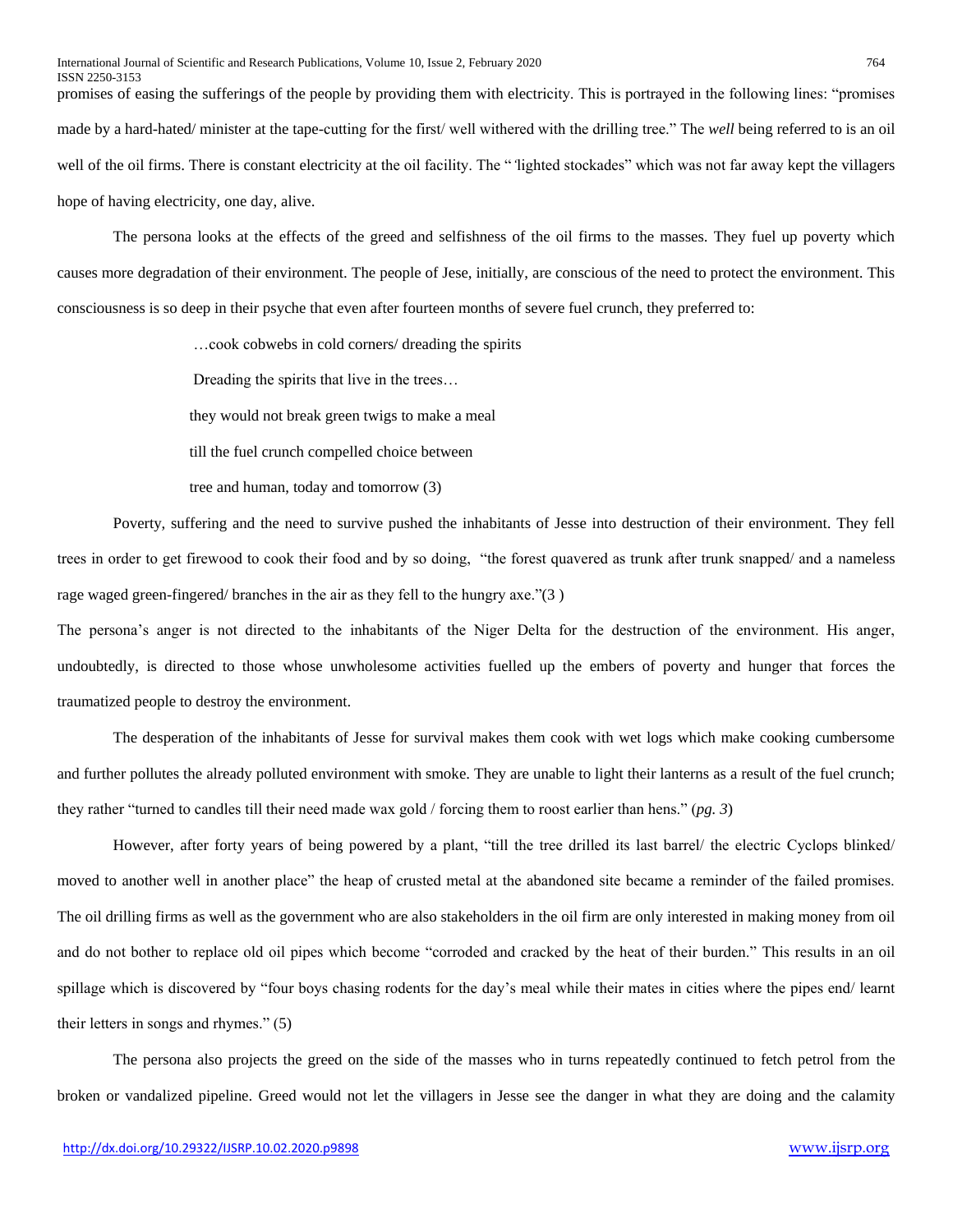waiting to befall them as they scramble for this product - the spilled oil. As a result of greed, the villagers would not report to the authorities about the broken pipe-linen as they hoped to illicitly collect the spilling oil so as to eke out a living. They started a business of selling the oil.and so kept coming, over and over again, for several months - / and they fought for allow room / to fill their bowls and kegs/ with the spilled oil of their land  $/(6)$ 

It has become palpable that the political leaders in this part of the world are the opposite of selflessness. As soon as they are able to manipulate the people and maneuver their ways into power, they immediately forget the plight of the masses. Even those who accidentally assumed positions of authority, quickly forget where they had come from. Many of these political leaders just ensure that they are safe and comfortable as soon as this is achieved, they turn deaf ears to the cries of the masses. What matter most to them are the things they stand to gain, and this is what the poet-persona decries. He asks rhetorically: / "Will the government aid the victims of Jese? / The head – of – state, visiting the village / And paired to his soul lowered to his head."

#### (*15*)

The selfishness of the political leaders has reached the apex where, the security of the position, the name and fame, have become more important to the people. They only play politics with the feelings of the masses. The Governor shifts the blames for the ills in the society to the people who would now take responsibility for all that has happened while they save their office and names - / For the avoidance of doubt government / Wishes to make clear that the police / Arrived too late to stop the fire. (*16*). Rather than console the people of Jese, and rebuke the police who had fired a shot in the mist of petrol, the governor covers the police, covered the government and put the blames on the masses. The persona shows the extent of poverty the inhabitants of Jesse are subjected to. The place has been neglected and the people impoverished. The discovery of the leaking pipes brings happiness and hope to the people of the town. They scrambled for petrol and kerosene from the leaking oil pipes in order to alleviate their sufferings. The inhabitants of Jesse are no longer interested in the havoc the spillage causes on the environment. They are rather interested in scooping the spilling oil, "and soon, stoves and lamps burned again/ a roadside oil trade boomed, brought life/ back to the stilled village sparked the trek/ to a visible oil market."{.7)

The government warned the people to stop scooping oil from the broken pipes but the poverty and neglect the people have been subjected to as a result of the greed and selfishness of the oil firms make them turn deaf ears to the warning, The government then sends policemen "to disperse the frenzied crowd/blazing the fiery trail of law and order./ " The people have become so much impoverished that they do not care about the environmental hazards that may result from their actions. Accidentally, fire is ignited and the cost would be disastrous not only to the inhabitants of Jesse but also to the environment as well. The poet persona paints a gory image of the disaster in poem ix:

…. They wakened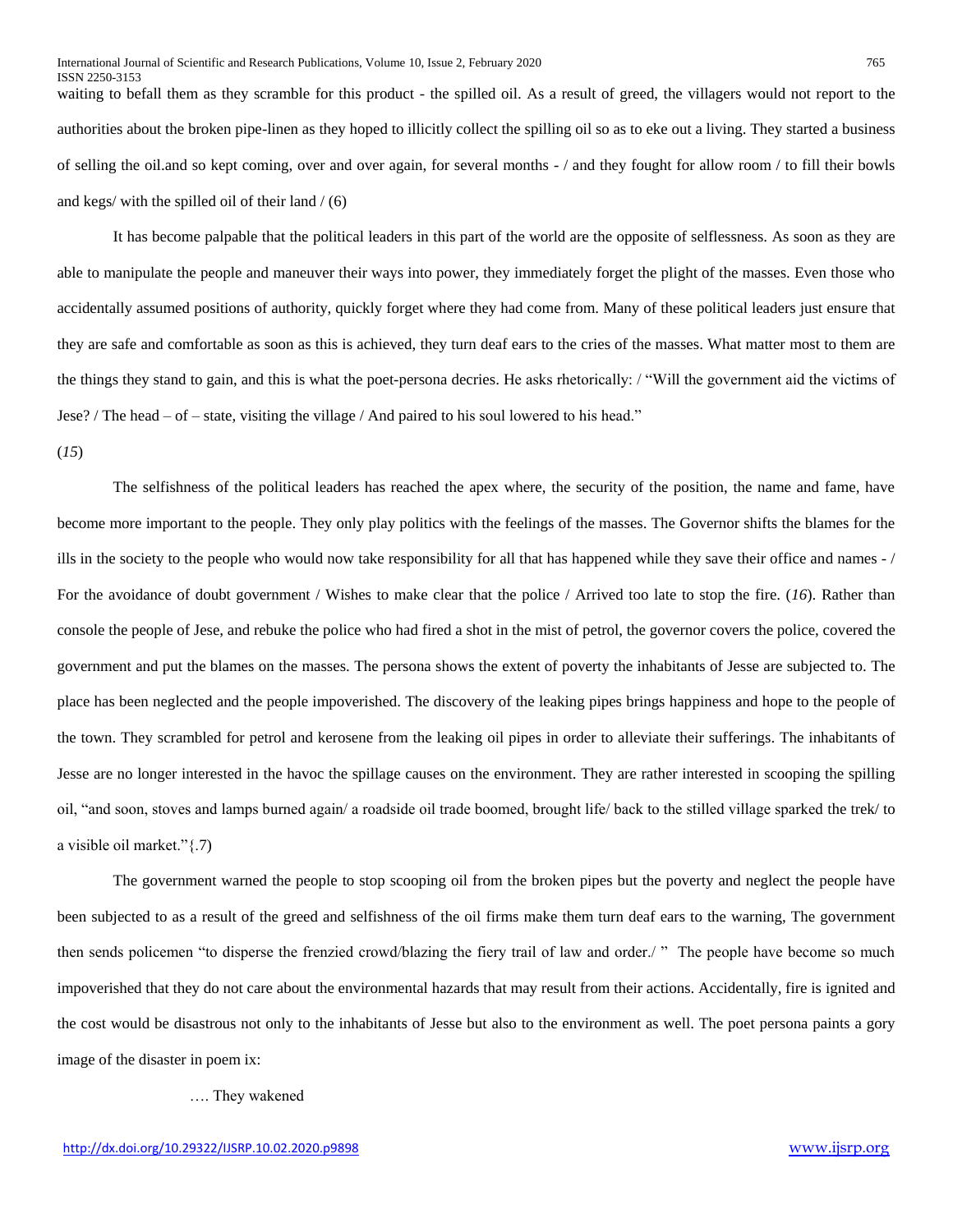From their nightmares to the greetings of fire

Shrieked across dismal doorway by a child

demented by the deafening whoosh!

Blinded by the dazzle of her mother's hair glowing

''' led by the venomous scent of charring bones… (*pg. 11*)

The land which has been polluted by oil spillage is further destroyed by the inferno and 'Fields of crops snatched from water by the hands of simple farmers screamed/...the rivers now on fire rushed/ to the sea for a dip floating/ along the land's burning question /" ( *13*). The rich and diverse flora and fauna are destroyed. The persona laments over the total destruction in the opening lines of poem xii: 'the trees burned, the rivers burned…'

Madam Elijo, a ninety year old widow captures the feeling of the people of the Niger Delta about oil in her lamentation in poem xv:

Oh mate, do you have a cup of garri

To lend me for the children's sake?

Not even a cup, not even a handful!

The fields are tarred where cassava once grew

….oil is my curse, oil is my doom. ( *17*)

Oil which is supposed to be a blessing to the people ends up bringing pains to the people through the destruction of their environment.

In the poem 'Jesse' (3-17), the people are forced to begin to cut down trees with which to cook out of desperation from hunger. The hunger is caused by the impossibility of the community getting kerosene for their cooking stoves. This is as a result of fuel scarcity which has been on for nearly a year and half. By the fourteenth month of the fuel scarcity, Ifowodo reminds that the people's culture forbids deforestation as they belief that fresh trees are inhabited by spirits: "dreading the spirits that live in trees" but the people are compelled to make a difficult choice between "tree and human, today and tomorrow" (3). Ifowodo employs the use personification to describe the resultant depletion of the forest: "The forest quivered as trunk after trunk snapped / and a nameless rage wagged green- fingered / branches in the air as they fell to the hungry axe" (3). This makes the deforestation seem even more horrible. Research has shown that apart from burning of fossil fuel, deforestation is the next leading factor of increased carbon dioxide concentrations in the air. Carbon dioxide is the second most important gas contributor, after water vapour, to the greenhouse effect in the earth's atmosphere. A greenhouse gas absorbs and remits radiation.

The poet says the trees are fresh when he calls the branches "green-fingered" and personifies them as "logs still so alive they hissed" (.3). The hissing refers to the sound that is made when logs do not catch fire easily due to their freshness. This personification recalls the "nameless rage" shown by the trees when they are being cut down by the people. The logs naturally emit gases that pose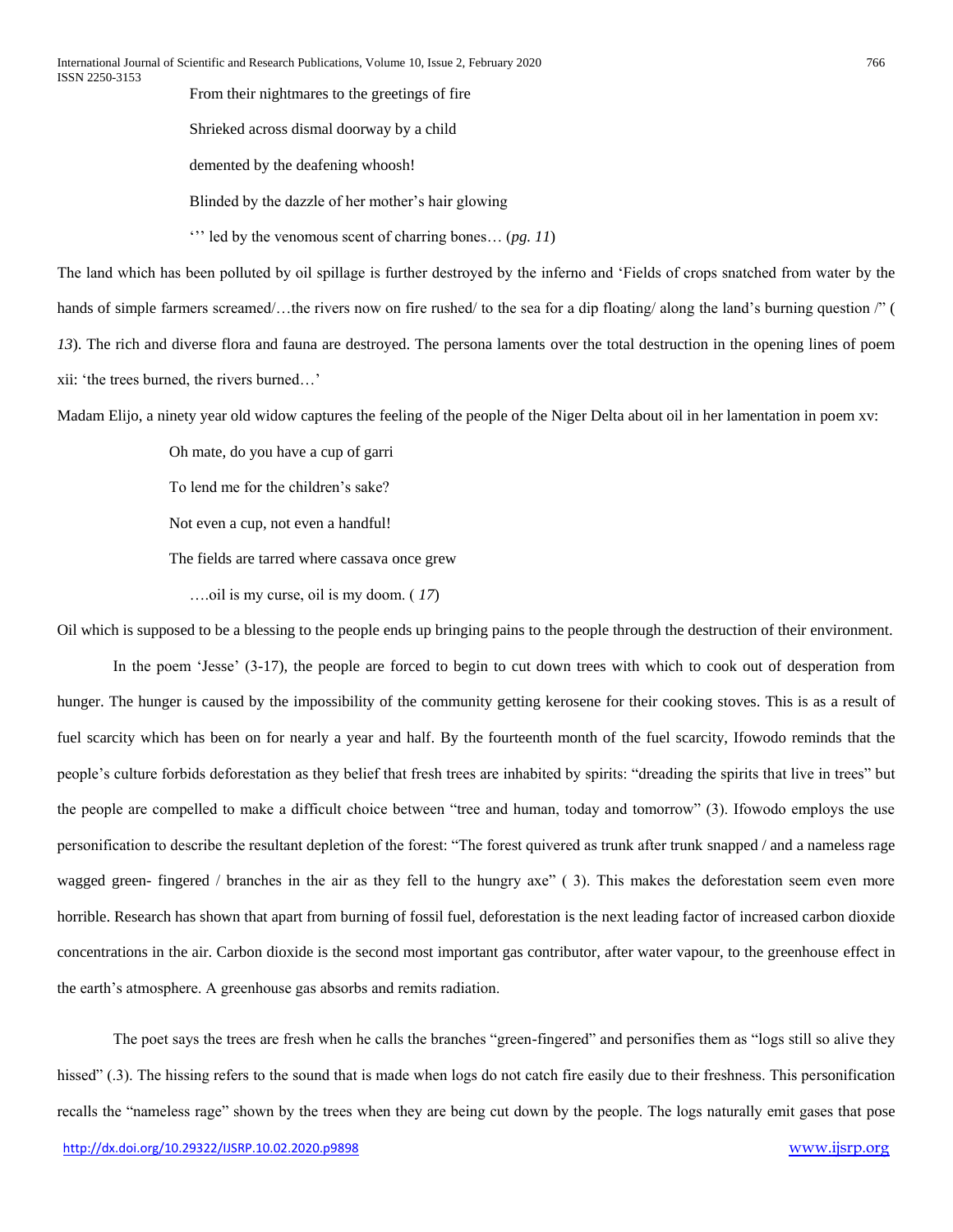immediate danger to the people and the "wet smoke so bitter", forces tears out of the eyes of the women cooking and the food is given a bad smell. Apart from the health implications, the gas emitted into the air also affects climate change as the smoke that results from the logs is likely to change the natural composition of gases in the earth's atmosphere.

The fuel scarcity experienced by a people ravaged by poverty is worsened by the insensitivity of the multi-national oil companies operating within their domain. The poor maintenance of oil pipes in 'Jesse' (.3-17) which transport the refined oil leads to spillage. Ifowodo onomatopoeically describes these pipes as "corroded and cracked / by the heat of their burden-" Incidents of oil spillage in Nigeria have become common occurrences and this pollutes the land and the waters.

Petrol when exposed to air quickly turns to gas and is highly combustible. The people's rush to scoop this fuel leads to physical combustion which claims many lives while destroying farm lands and polluting the environment. Ifowodo aptly captures the extent of this pollution of the air when he metaphorically refers to it as a "mist" (6). This has negative implications for the ozone layer. Liquid fuel such as gasoline and fuel oil account for 36% carbon dioxide when combusted.

The air which is already saturated with fuel fumes bursts into flames either through negligence on the part of the people or through an attempt by soldiers drafted to Jesse to arrest the situation. Thus, the composition of the air is further changed as more gases are emitted into the atmosphere. The poet describes the intensity of the flames produced from burning bodies when he narrates how a mother "in a bed gummed to her back" recalls seeing "her daughter lighting up the sky / before a cloud swallowed her" (9) while a child is demented and blinded by "her mother's hair glowing / for a maddening moment like filaments of gold" (11).

Ifowodo paints the picture of the disruption and destruction of the natural gases of the atmosphere by using sarcasm in the imagery of the offer of the burnt sacrifice of its own worshippers to a god (11). The 'god' in this case would be the government and the oil companies who are implicated as the sources of the fire.

He then moves on to a set of related imageries. The poet refers to the smell of the air as "the venomous scent of charring bone" (11) thus comparing the smell of burnt human bones to the horror, fear and distaste that is felt at the thought of a snake's bite. Continuing with the imagery of snakes, the poet also likens the movement of the fire which burns everything in its path to that of a cobra: "the fire uncoiled like an infinite cobra / stretched to the farthest edges/ of a land marked by oil for double torment" (13). These images of snakes call to mind the Islamic and Christian conceptions of Satan, the devil and the avowed enemy of Man. He vividly shows how the fire consumes everything in its path by personifying the crops, creeks and ponds and the rivers respectively as they attempt to escape the rampaging fire ( 10- 14).However, all efforts to douse the fire are fruitless ( 11-14). The reader is thus left to imagine the various gases released from the burnt matter and the change in the composition of the gases of the atmosphere.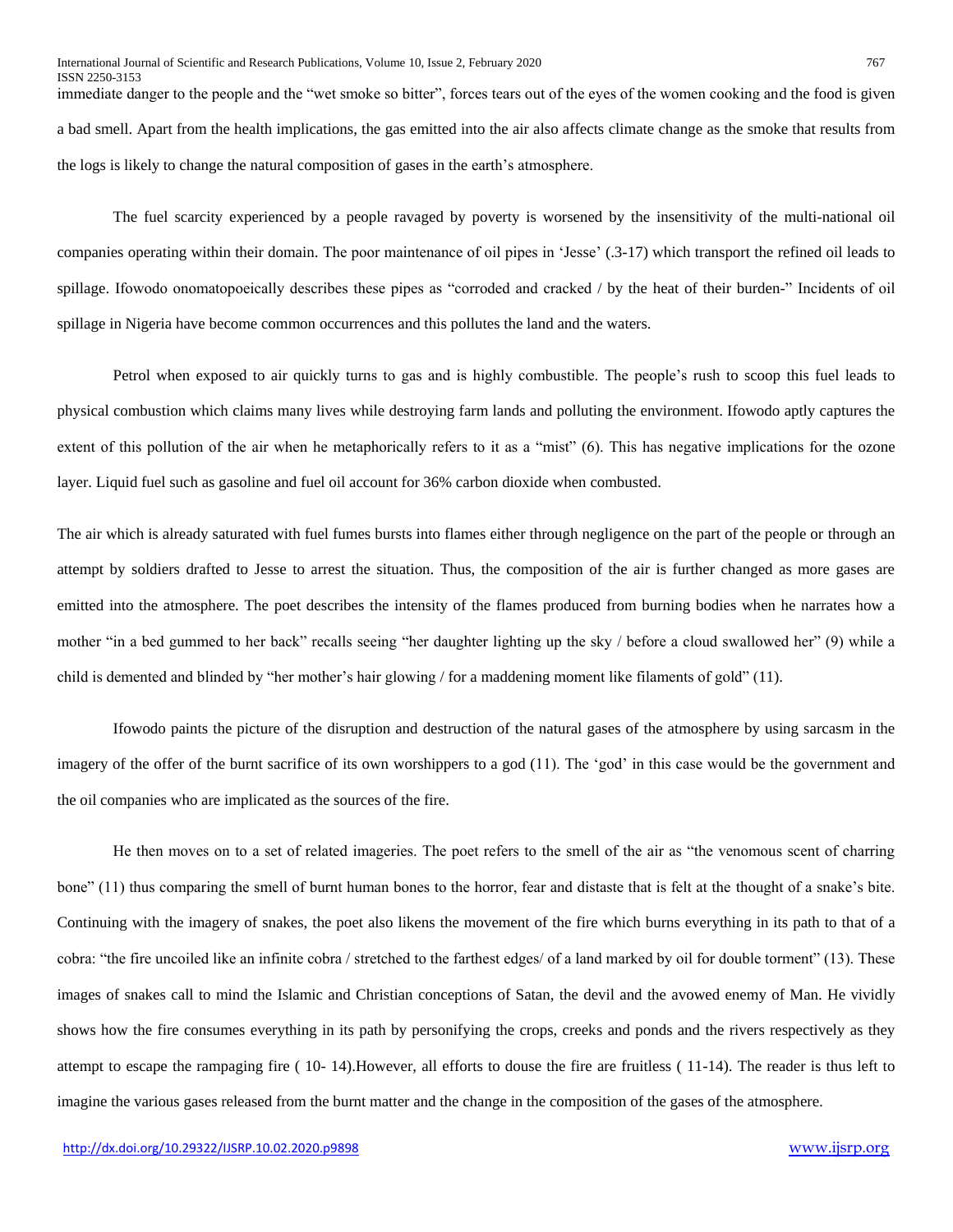In part II entitled 'Odi', the persona recounts the destruction of Odi, a town in the Niger Delta region, by the Federal troops. The youths of Odi are aggrieved because of the degradation of their environment by the multinational oil companies and the poverty their selfishness unleashed on the land. They become aggressive and take up arms against the people they think are working against them. '…five cops and four / soldiers are sent to break a youth revolt / … in the dark labyrinth of the Delta.' ( *21*)

The Delta region is regarded as a dark place. It is dark in the sense that it is not developed and it is yet to see the light of modern civilization. Delta is in the dark because of the selfishness and greed of government officials and their cronies, the multinational oil firms.

The president orders a troop to invade the town in search of the missing policemen and soldiers. The soldiers wage war on Odi. The poet persona paints a gory picture of the invasion of Odi by soldiers in poem XVII:

> The first grenade lobbed by a hand Too eager for live cremations, landed On the roof of the village school The fire and the alarm started there With the wiping out of the house of learning They had come to perfect what rain and wind Began weeks before by stripping the mud-

Walled classroom blocks of their thatch roofs.( *22 )*

The soldiers do not just destroy buildings; they destroyed the natural environment by felling harmless trees. A harmless dog is equally killed and its blood used as a graffiti. The president justifies the destruction of Odi in line 3 of the second stanza of the poem XXVI. He declares: 'we will protect our oil wealth at all cost'. 'The president's declaration emphasizes the theme of greed and selfishness as a nucleus for environmental degradation. Odi is destroyed because of the desire of the government to continue oil drilling in the land in spite of its negative consequences on the ecosystem. The imagery of fire is introduced in the first line of the section entitled 'Odi' (2), when the poet describes the way the soldiers sent to the town to maintain peace following the killing of five policemen and four soldiers as: "A battalion of justice scorched its path / to Odi". This presents an unfavourable climate which has been already, especially as it indicates that the soldiers have come 'to solve by war / a case of homicide'. The imagery of an unfavorable climate is sustained by the unfavorable weather: "They had come to perfect what rain and wind began weeks ago before..." Prior to this, the governor had subjected the people to some harshness in his bid to discover the killers of the policemen and the soldiers. (21). It is to such a weary people, battered by nature and man, that the battalion is sent. They arrive at a time when man is naturally at his weakest and that is night time. In this section of the collection, the fire that occurs and that has the potential of causing climate change is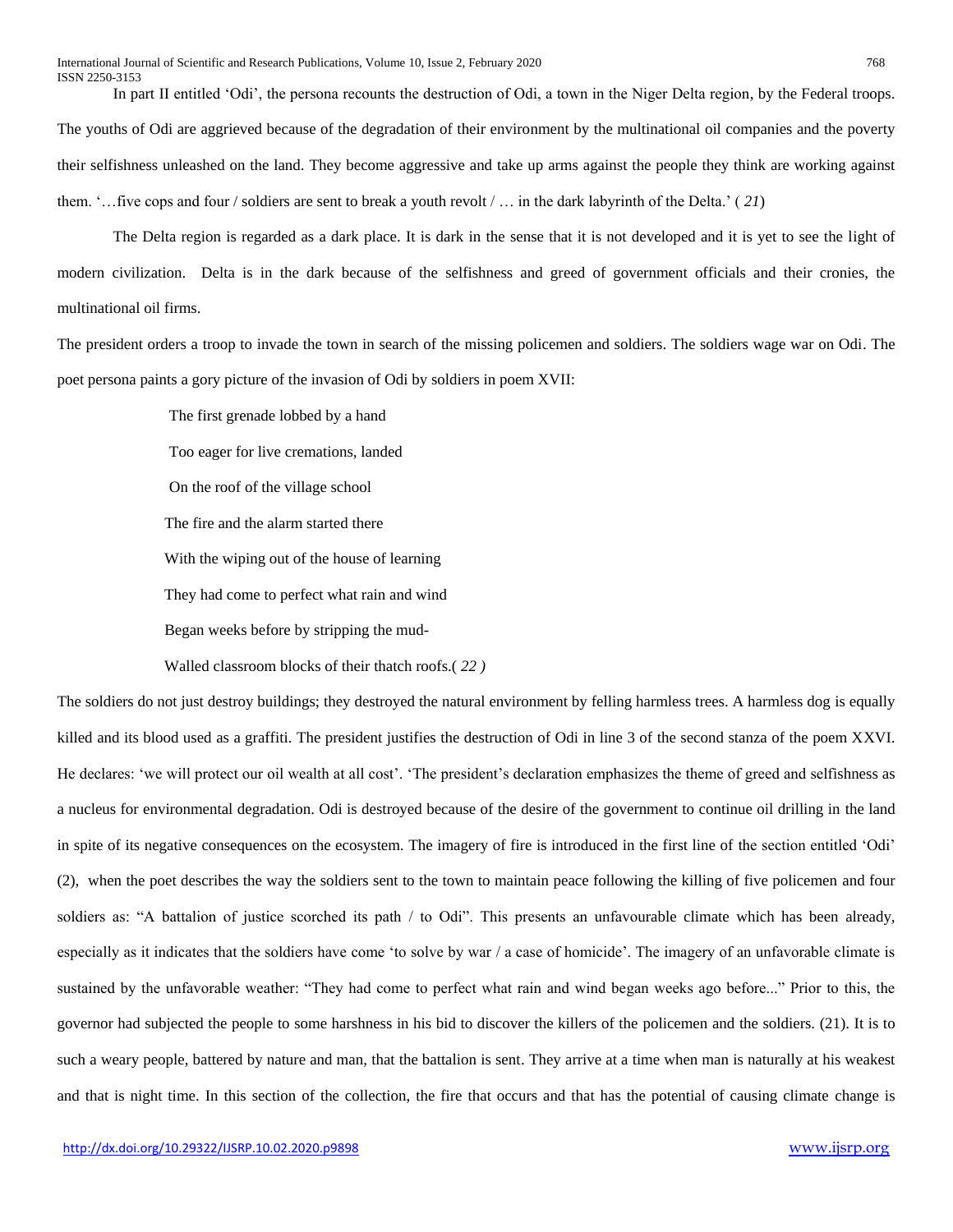ISSN 2250-3153 caused not by nature but by the agents of government on the orders of the President whom the poet calls "false-star general", a satiric formation of 'five-star general'.

The people are awakened by the grenades thrown by the soldiers. They flee into the bush. The bush becomes a source of refuge, temporarily from the soldiers but not from hunger. This makes the people turn to insects and wild roots which are eaten raw: 'Banished from fire by fire, they ate their food fresh' (23). But even the bushes are not safe for long, as grenades are thrown into them and the people are forced to go deeper into the bushes.(25). These grenades naturally burn everything in their path. This burning is aided by the oil saturated air, the oil spilled in the water and oil-rich land. Ifowodo says 'the air after a night and a day of bombing by the soldiers is hazy with smoke and dust' (26). It is so hazy that during the house to house search for the murderers, the soldiers cannot see that what they take for a fellow soldier's uniform and kit are actually old and dusty and belong to Sergeant Tobi, an old man crippled in the Biafra war. This leads to another round of bombing with the soldiers acting as they would in war time ( 29).

The destruction is total especially as the poet says that the act, as written on the walls and doors, was aimed at ensuring that: "THIS IS THE END OF ODI.../ NEXT TIME YOU SEE SOJA YOU GO RUN!" (30).The soldiers, content with their act, boastfully tell a fisherman returning from the sea: "You have no home anymore. Go back to sea!" Newspaper headlines corroborate this thus "Odi flattened, pays the heaviest price yet" ('30-31). Even three years later, the people are still at risk as an aimless grenade buried under weeds close to a house, went off and killed a woman and her son. The bombing affects the atmosphere to the extent that the air itself is no longer familiar to the people: "...The air, still thick / with a smell not of sea or shore or human place, / made him shiver like a fish flung on beach... (31).

The third part of the poem entitled '*Ogoni*' captures the brutal killings of Ogoni activists who were fighting for resource control as well as the protection of the land from the unwholesome activities of the oil firms. In poem XXIX, Major Kitemo, military personnel, defends his atrocities in Ogoni. He insists that 'extreme measures were called for / to teach the needed lesson, stem the tide / of defiance which, for three years / had shut down shell's oil wells / and slimmed the nation's purse.' (37*)* The government is not interested in the preservation of the ecological system of the Niger Delta region which comprises diverse flora and fauna but rather interested in making money from crude oil drilled by the Shell oil firm. The battle for resource control as well as the ownership of the Niger Delta fuels up a rift between the Federal government and Shell, on the one side and the people of Ogoni on the other side. This is why Major Kitemo asks the people of Ogoni an important question: 'Do you really believe you own the oil?'/ 'Yes,' they said… 'And how did you come to own it?'/ 'By it being on our land,' they said./ 'The land is Nigeria's…'(38)

<http://dx.doi.org/10.29322/IJSRP.10.02.2020.p9898> [www.ijsrp.org](http://ijsrp.org/) This battle for resource control pitches the people of Ogoni against Shell and the Federal Government. The people of Ogoni kill some of their kinsmen, whom they believe are sabotaging their effort, 'calling them traitors, and vultures gorging on kinsmen's corpses…'The government, in order to protect their source of income, decides to attack the people of Ogoni, 'shooting and bombing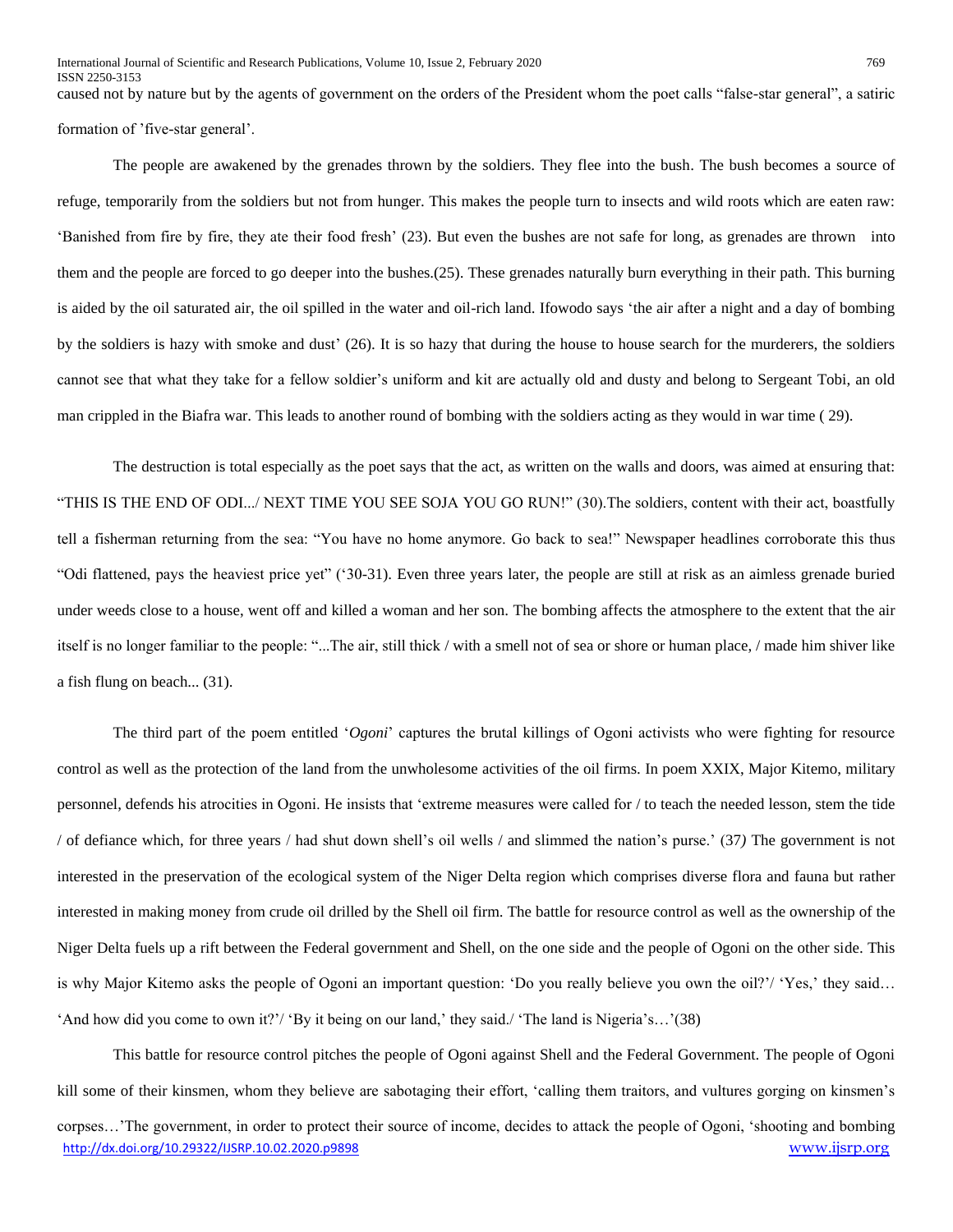to keep them in the bush.' Major Kitemo and his soldiers ran 'out of ammo by the tenth day, / but Shell shipped in caseloads of what … (they) lacked.' The people of Ogoni are punished because of their desire to protect their land from oil pollution. In the section entitled 'Ogoni' (33-48), the poet says that soldiers also threw grenades in Ogoni. But Ifowodo, this time explicitly discusses the direct effect of that incident on the psychology of the people rather than on the environment. The people had earlier been presented as intelligent enough to defeat, in a debate, the soldier sent to them to appeal to them to renounce all claims of ownership of the Niger Delta land. The intra-communal clash which leads to the death of the four Ogonis, gives the government the opportunity to use force on the people. After fifteen continuous days and nights of bombing, the people are cowed and in contrast to the intelligence and courage shown during the debate, they beg: Let us live. Please! Please! (48). As for the environment, the poet leaves the reader to infer from what happen in 'Jesse' and 'Odi'. Poverty, environmental degradation, deformation of people and land become inevitable because of self interest both on the part of the Ogonis and on the part of the Nigerian government and these are aftermaths of greed and individualism.

'Pipes of War', the fourth part, captures the never ending onslaught of the military in the Niger Delta.' In poem XLI, the poet persona laments on the hanging of the Ogoni nine 'for murders pre-planned…' He wonders in poem XLII why the Niger Delta is not as hospitable as other places where oil is drilled. The only gain of the people is the environmental pollution- 'the devastation that pours oil on the river to float fish / lure the flamingo to a lethal meal / and quill the secretary's bird's death on sludge;/ that irrigates lowland crops to rot their roots / and wells resentment like ocean tides above their heads.'(52*).* Ifowodo presents the people living in abject poverty yet living on the land which sustains the country. "They scrap for a living / where the land's promise was boundless ease"(55). Consequently, the poet employs bitter satire and borrowing from the geographical location of the Niger-Delta, puns on the name 'Nigeria' to refer to the region as the "cesspit of the Niger Area" *('Cesspit of the Niger Area*',(Note that since :"*Odi", "Jesi" Cesspit of the Niger Area*' etc are sections in the Collection, the titles need not be written before the page) 57-63). Because the Niger-Delta region is situated in a difficult terrain, Ifowodo believes that the oil is God's compensation for the inhospitable land: ". . . as if He who desolated / those places thought it too cruel to plant / humans in some of them without recompense" (52).

The government which is supposed to soothe the people for living in such a terrain and reward them for the oil extracted from their land, starves them of such social facilities as electricity (3,4, 46, 55), water (54), hospitals (48, 60-61), schools (22), and roads and bridges ( 67). This is in addition to the neglect of the area by the oil companies. The poet uses juxtaposition to contrast the images of hunger, poverty and powerlessness of the power with the images of splendor which surround the staff of the oil companies (62). He portrays the people as defenseless as they are bombarded by a government which unleashes terror on the people of the region in their bid to "protect our oil wealth at any cost" (31). The people are revealed as peaceful because of their skill at debate. (3). The use of the first person (plural) pronoun is ironical as the real owners of the land are denied its benefit. The poet presents the cruelty of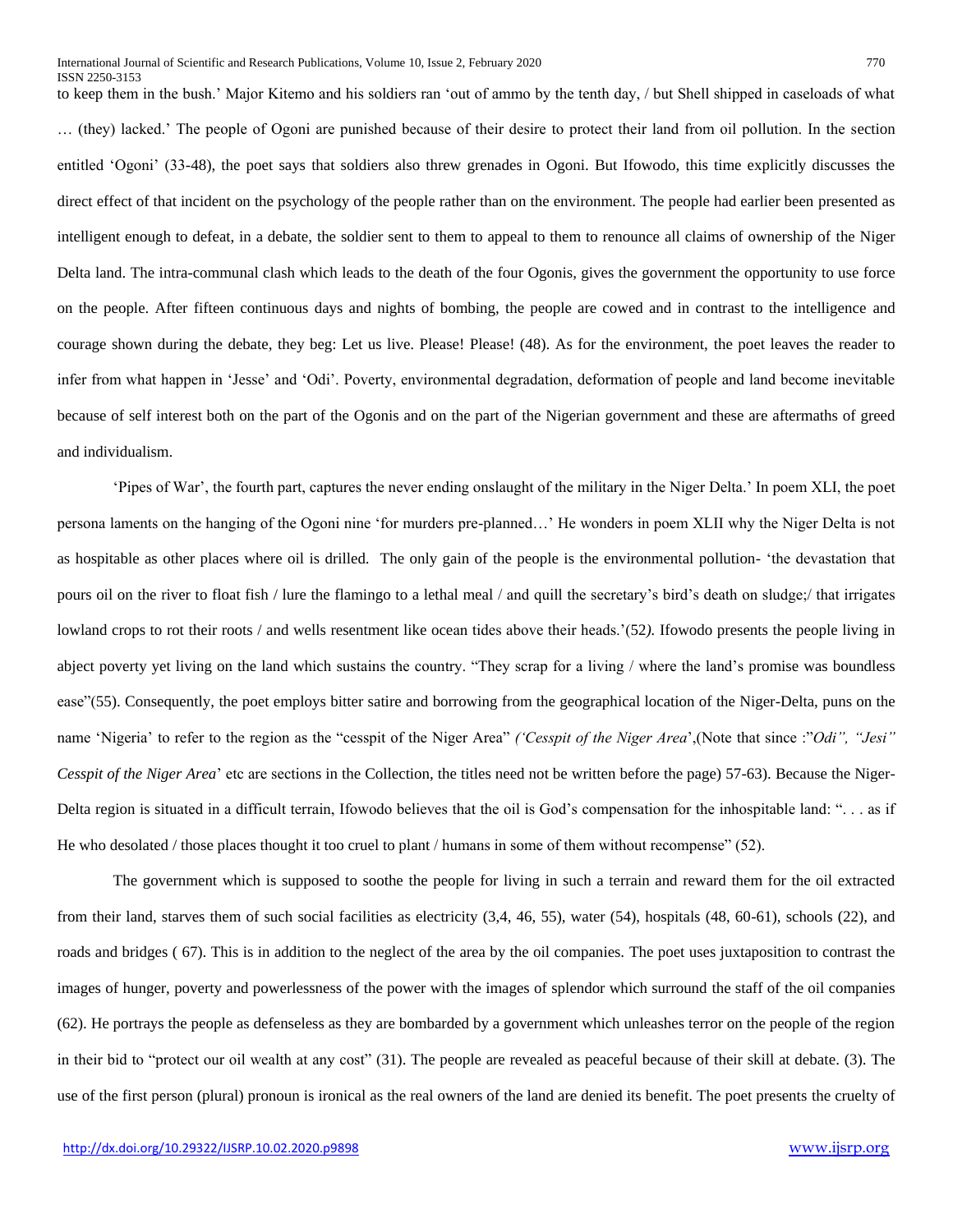an army who are meant to protect the citizens but who sees them as enemies. The people's challenges with the government and the oil companies are worsened with the machinery of propaganda at the disposal of the government. This affords the government the opportunity of selling its own side of the conflict to the world (16, 31). The poet now becomes the people's advocate.

The selected poems reveal that the environmental degradation and impoverishment that have become the lots of rural communities in Nigeria have inhibited Nigeria's natural environment from enhancing the socio-economic development meaningful for survival. Against this backdrop, this paper appraises the manner in which the selected poets signify the degradation of nature, the abuse of oil extraction and the growing clamour for resource control which have given rise to pockets of agitations in Nigeria today. They capture the extent to which multinational corporations in partnership with the political elites have left ecological imprints which jeopardize the Nigerian environment. The textual analyses of environmental aesthetics in Ojaide's *Delta Blues and Home Son*gs, for example, delineate Nigeria's environmental issues and the general human condition. By applying eco-critical approach, the analysis shows the impact humans have had on the Nigerian environment through modern technological innovations and global economic expansion. Greed and selfishness in Ogaga's *The Oil Lamp* examines the dialectics between forms of domination in the Nigerian social space and how this translates into the domination of the environment. Conscious of the apprehensions that perspectives on Ecocriticism circumscribe, a comparative evaluation of the poet Ogaga Ifowodo suggests convergences in his response to issues of development, environmentalism, resistance, critique of globalization, militancy and displacement. This poet lampoons the misdeeds of the ruling elites and their cohorts culpable for ecocides in the Niger Delta in particular and Nigeria in general. The paper demonstrates that Nigerian literature acts as discourses about the ecology and the fate of man in a modern integrated world to which natural resources are central to existence. Along these lines, the selected work is axiomatic of resistance against the Nigeria's political rulers and their supporters who cause pain and anguish to the already impoverished majority and their homeland.

#### Conclusion

ISSN 2250-3153

Ogaga Ifowodo uses his poems to paint a vivid picture of how the greed and selfishness of the Shell Oil Company as well as the Federal Government bring about the destruction of the natural environment which bring untold hardship and suffering to the Niger-Detans and this results in conflicts and further destruction of the already degraded environment. As an artistic reflection of life, these poems have adequately conveyed and exposed the devaluation of our environment and consequent disaster on man. Unfortunately, the attention of man has been drawn to social and political issues, even as our environment and resources stand as a major bone of contention. The work considered greed and selfishness, as the nucleus of environmental degradation in Ogaga Ifowodo's *Oil lamp.* It expressed the level of greed and selfishness that has made the natives of the region to suffer immensely. The poet critically evaluates the disaster suffered in this area in his collection. He exposes the desperation of the people to survive in a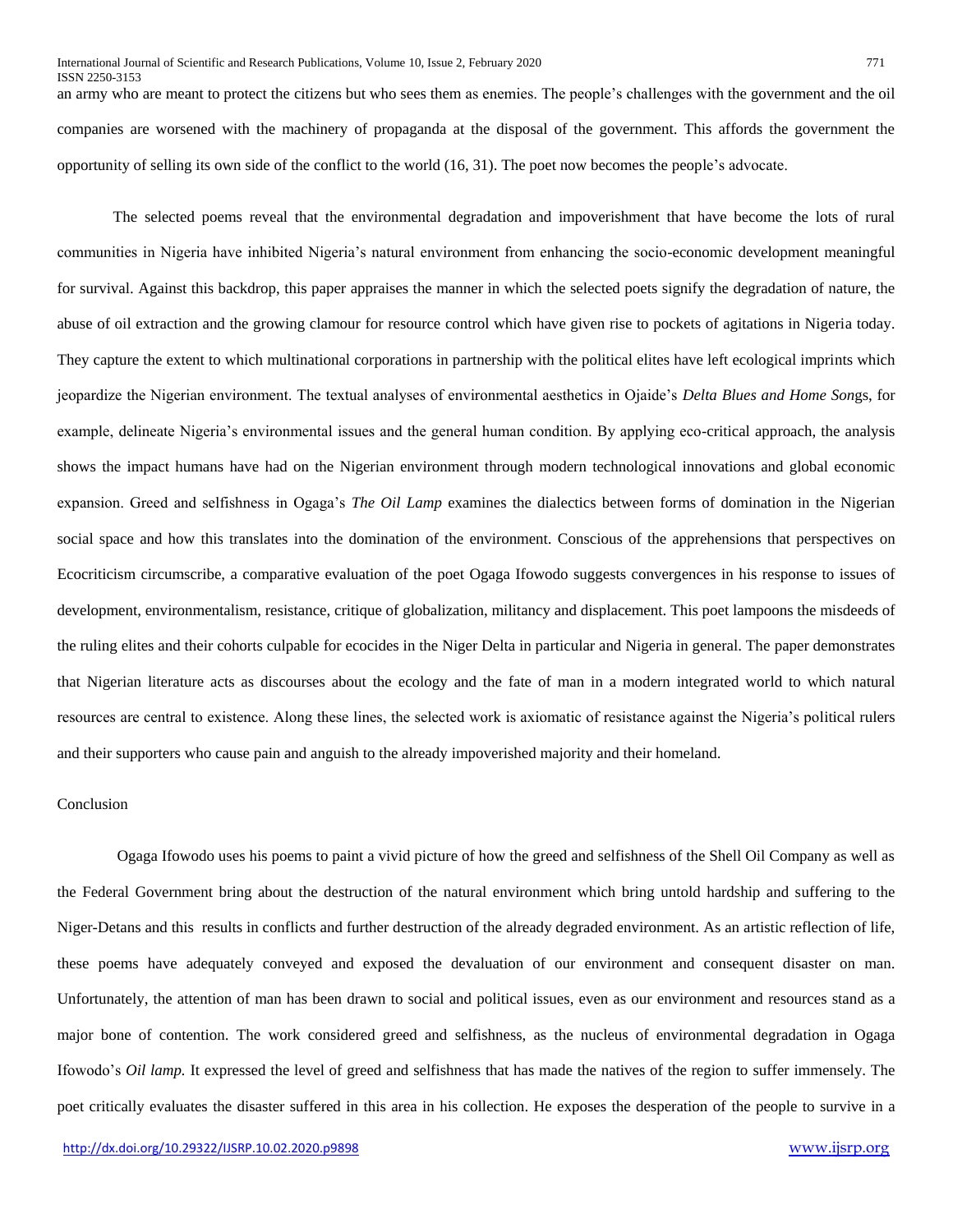dilapidated and apparently barren environment and the deceit of our leaders who pretend to be ignorant of the suffering state of the people. This perennial unhealthy, dilapidated condition of the Niger Deltans, highly influenced their literary works hence it is described as "weeping".

With these, the selected poems establish that ecological problems are hinged on the structures of domination in the human society and are also geared towards exploiting the common people and the natural world under the influence of profit-driven oil prospectors. Therefore, vital issues about developments, the loss of landscapes, the destruction of plants, organisms and animals brought about by capitalist industrialization and globalization are fundamental attacks on the Nigerian environment. It is the summation of this study, that environmental liberation will never be fully achieved without challenging the conditions under which human societies have constructed themselves in hierarchical relation to the environment. Ifowodo tugs on the emotions when he asks: "Can anyone think of the Niger Delta/ and not feel an ache in his heart? / so inhospitable, it is like all terrains/ in the world where oil might be found: under seas, desert dunes, snow-capped wilds, malarial swamps" (.51). He thus universalizes the experience for a world-wide identification of the plight of the people of the Niger-Delta of Nigeria.

These images thus portray an imbalance in the treatment of the environment through oil exploration and exploitation activities in that region. The activities of the government and the oil companies are depicted as having negative impacts on both the lives of the people who own the land and also on the environment. Sometimes the activities of the people themselves impact negatively on the environment but Ifowodo makes this look like the people are being forced to do these out of the sheer need for survival which overrides all other concerns for the environment. On the other hand, the government and the oil companies are depicted as willfully ill-treating the people and the environment by not providing the basic necessities of life and other comforts in compensation for the oil in their land; through oil spillage; and through gas flaring.

Thus, in highlighting the problems of the region, Ifowodo seems to be calling on those concerned namely the government and the multinational oil companies to have a re-think and change their policies in the region. For the poets, the activities of the government and the multinational oil companies in the Niger-Delta have already impacted on the climate. In the section dedicated to Saro-Wiwa titled 'The Agonist ( 65-69), the poet juxtaposes life before and after oil exploration and exploitation in the region. Some of the changes that have occurred following the discovery of oil are acid rain and gas poison.

 His criticism of the government and the oil companies in the collection therefore seems to set an agendum for the two bodies to re-consider their activities in the Niger-Delta, the immediate goal of which will restore balance to the ecosystem and to the composition of the gases in the atmosphere. This will in turn serve the ultimate goal of saving the earth for the sustenance of humanity. Today Niger Delta has suffered greatly having been raped of her serenity and inflicted with great pains owing to the level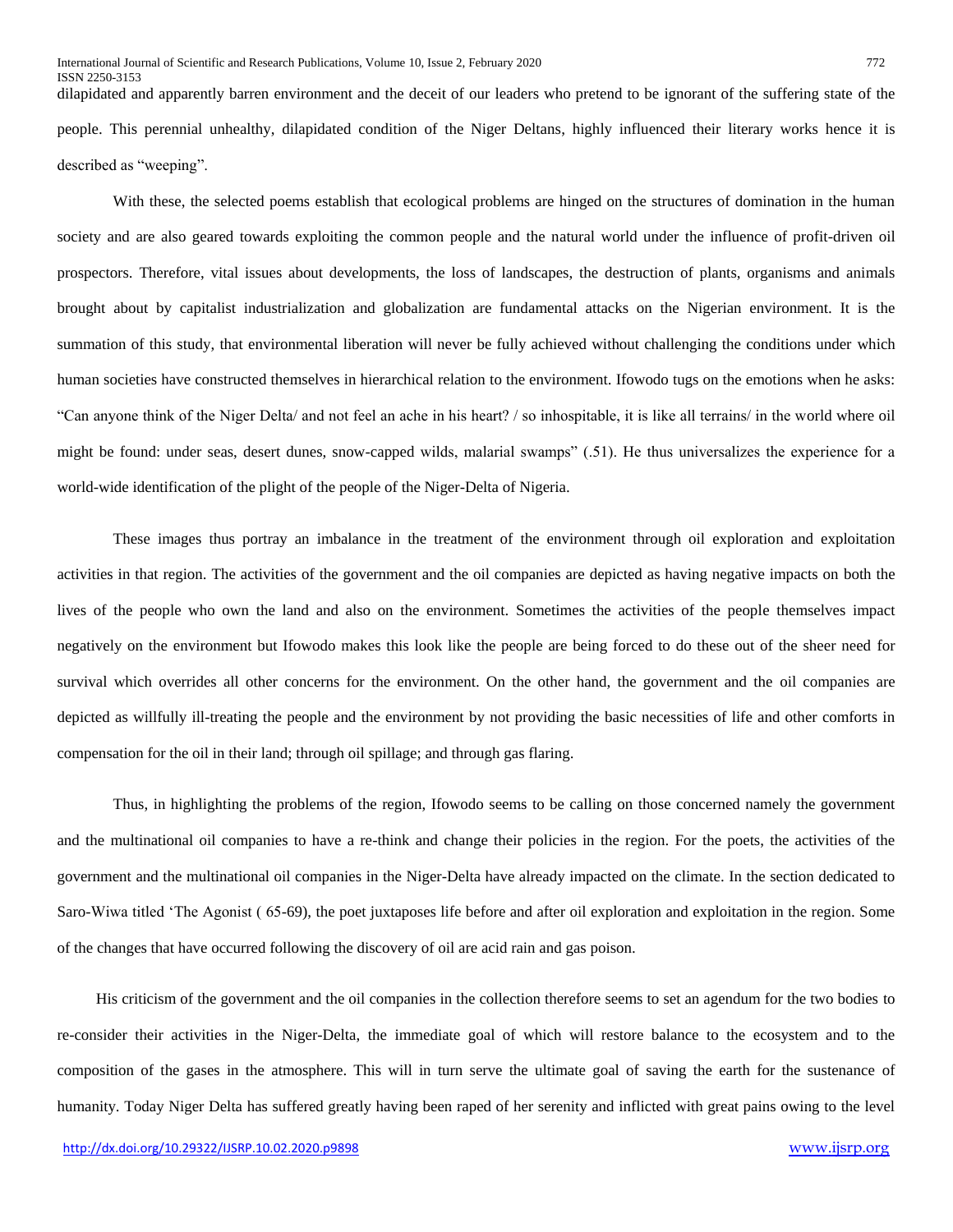of exploration and exploitation of the environment for economic gains. The proceeds from these exploration and exploitation have great value to the state while the state has abandoned this place without conscious efforts to revitalize the land in other to preserve other natural resources. This, connotatively, is orchestrated by greed and individualistic tendencies of both the multinationals and the Federa Government.

# **Work Citied**

- Amali, Idris. *"*The Poetry of Awareness.' Statements on Four Nigerian Poets*.* Osundare, Ugah, Ojaide and Vatsa". (Ed) Okorne. *Writing the Homeland: The Poetry and Politics of Tanure Ojaide*. Bayreuth: Bayreuth University, 2012.
- Bagu, Philip. "Literature and Environmental Degradation in Nigeria: Lessons from Isidore Okpewho's *Tides" Journal of Nigerian English and Litera*ture. Vol 8, June, 2010.
- Bressler, Charles E. *Literary Criticism: An Introduction to Theory and Practice*. 5th edition. New York: Pearson, 2011.
- Chinweizu, Jemie, and Madubuike. *Toward the Decolonization of African Literature.* Vol. I. Enugu: Fourth Dimension, 1980.
- Clark, John, Pepper. "Poetry of the Urhobo Dance Udje". *Nigeria Magazine.* No. (57, 1965).
- Darah, Gabriel. *Battle of Songs: Udje Tradition of the Urhobo.* Lagos: Malthouse,2005.
- Eka, David. "Repetition in Ojaide's *The Fate of Vulture and other Poems"* Ed, Okome. Writing *the Homeland: The Poetry and Politics of Tanure Ojaide.* Bayreuth: Bayreuth University, 2002.
- Ifowodo, Ogaga. *The Oil Lamp*. Trenton, New Jersey: Africa World Press, 2005.
- \_ \_ \_ ,*Homeland and other Poems.* Ibadan: KrafF Books. 1998.
- Igba Luga Camel. "Environmental Exploration in Niyi Osundare's *Eye of the Earth*" *Journal of Nigerian English and Literature*. Vol 8, June 2010.
- Nnolim, Charles. "African Literature in the 21st Century: Challenges for Writers and Critics". *New Dimensions in African Literature.* Ibadan: Heinemann. 2006.
- Nwahunaya, C. "The Lachrymal Consciousness in the Literature of the Niger Delta" Chinyere

Nwahunanya (ed) *From Boom to Doom: Protest and Conflit Resolution in the Niger Delta.* Owerri, Springfield Publishers Ltd, (37 49), 2011.

- Ohaeto, Ezenwa. "Rage and Reason: Moral Education in the Poetry of Ojaide and Udechukwu". Commonwealth. Vol/169No. 2. 1993.
- *\_ \_ \_ .Poetic Imagination in Black Africa. Essays in African Poetry,* Durham: Carolina Academic Press, 1987.